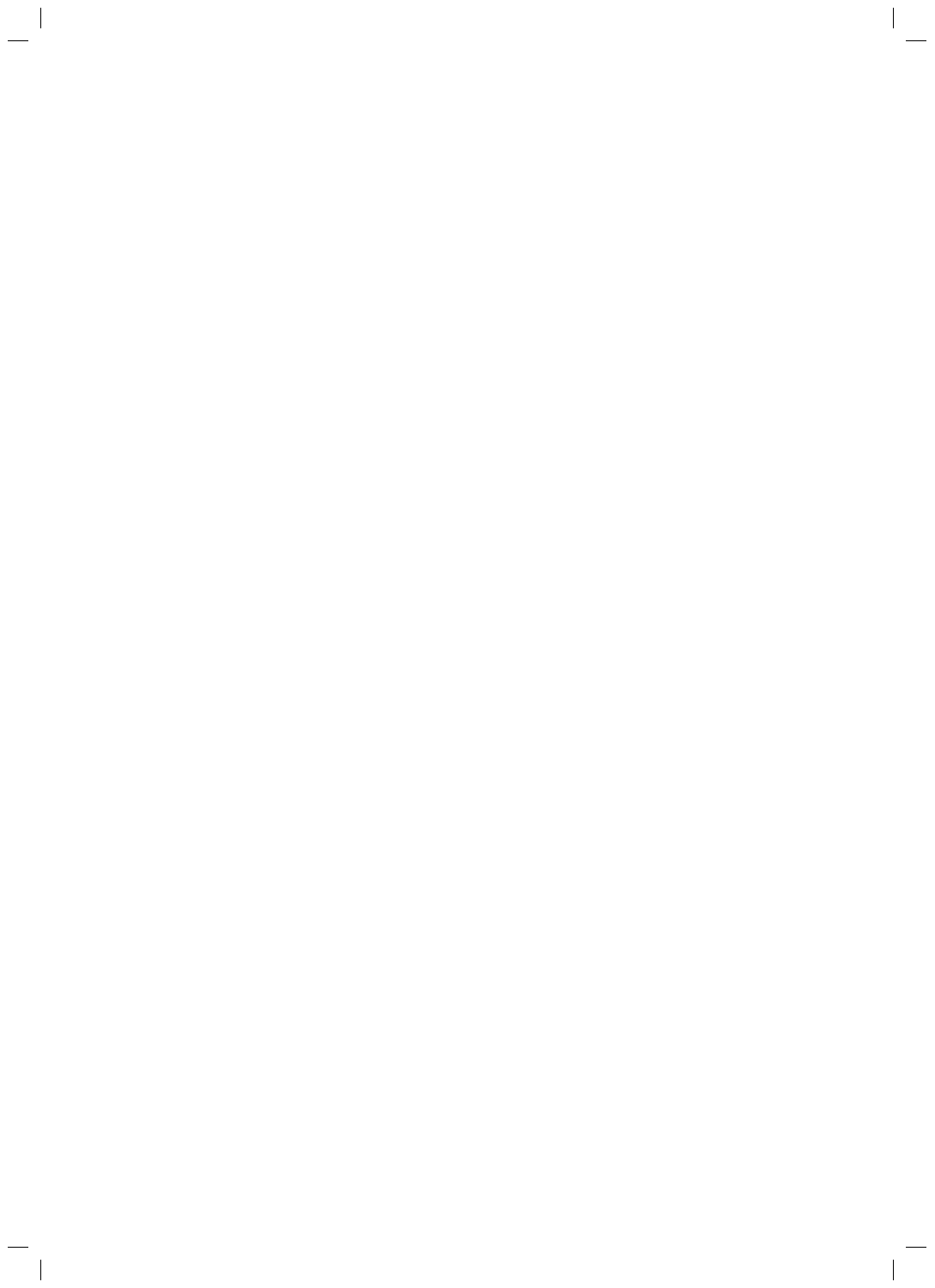V

*(Announcements)*

# ADMINISTRATIVE PROCEDURES

# EUROPEAN PERSONNEL SELECTION OFFICE (EPSO)

#### **GUIDE TO OPEN COMPETITIONS**

(2010/C 57 A/01)

This guide is an integral part of the competition notice and candidates must read it carefully.

#### **TABLE OF CONTENTS**

|                |                     |                      |                           |                                                                                                       | Page           |
|----------------|---------------------|----------------------|---------------------------|-------------------------------------------------------------------------------------------------------|----------------|
| $\mathbf{1}$ . |                     | <b>INTRODUCTION</b>  |                           |                                                                                                       | 3              |
|                | 1.1.                |                      |                           | WHAT IS A COMPETITION?                                                                                | 3              |
|                | 1.2                 |                      |                           | WHAT IS THE GENERAL PROFILE SOUGHT?                                                                   | 3              |
| 2.             |                     | <b>HOW TO APPLY</b>  |                           |                                                                                                       | 4              |
|                | 2.1                 |                      | <b>ONLINE APPLICATION</b> |                                                                                                       | 4              |
|                |                     |                      |                           | 2.1.1. CREATE YOUR EPSO ACCOUNT                                                                       | 4              |
|                |                     |                      |                           | 2.1.2. CHECK THAT YOU SATISFY THE ELIGIBILITY CONDITIONS                                              | 4              |
|                | 2.1.3. APPLY ONLINE |                      | 5                         |                                                                                                       |                |
|                |                     |                      | 2.1.3.1.                  | <b>APPLICATION PROCEDURE</b>                                                                          | 5              |
|                |                     |                      | 2.1.3.2.                  | SPECIAL ARRANGEMENTS FOR ADMISSION AND COMPETITION<br><b>TESTS</b>                                    | 5              |
|                |                     |                      |                           | 2.1.4. GROUNDS FOR DISQUALIFICATION LINKED TO THE APPLICATION PROCESS                                 | 6              |
|                | 2.2                 |                      |                           | <b>SUBMITTING A FULL APPLICATION FILE</b>                                                             | 6              |
|                |                     |                      |                           | 2.2.1. WHAT IS A FULL APPLICATION FILE?                                                               | 6              |
|                |                     |                      |                           | 2.2.2. WHO HAS TO SUBMIT AN APPLICATION FILE?                                                         | 6              |
|                |                     |                      |                           | 2.2.3. HOW DOES THE FILE HAVE TO BE SUBMITTED?                                                        | 7              |
|                | 2.2.4.              |                      | <b>CATION FILE?</b>       | WHAT SUPPORTING DOCUMENTS HAVE TO BE INCLUDED IN THE FULL APPLI-                                      | 7              |
|                |                     |                      | $2.2.4.1$ .               | <b>GENERAL</b>                                                                                        | $\overline{7}$ |
|                |                     |                      | 2.2.4.2.                  | SUPPORTING DOCUMENTS RELATING TO THE GENERAL CONDI-<br><b>TIONS</b>                                   | 7              |
|                |                     |                      | 2.2.4.3.                  | SUPPORTING DOCUMENTS RELATING TO THE GENERAL CONDI-<br><b>TIONS</b>                                   | 8              |
|                |                     |                      | 2.2.4.4.                  | SUPPORTING DOCUMENTS RELATING TO KNOWLEDGE<br>OF<br>LANGUAGES (IF REQUIRED BY THE COMPETITION NOTICE) | 8              |
| 3 <sup>1</sup> |                     | <b>COMMUNICATION</b> |                           |                                                                                                       | 9              |
|                | 3.1                 |                      |                           | <b>EPSO: COMMUNICATION WITH CANDIDATES</b>                                                            | 9              |
|                | 3.2.                |                      |                           | <b>CANDIDATES: COMMUNICATION WITH EPSO</b>                                                            | 9              |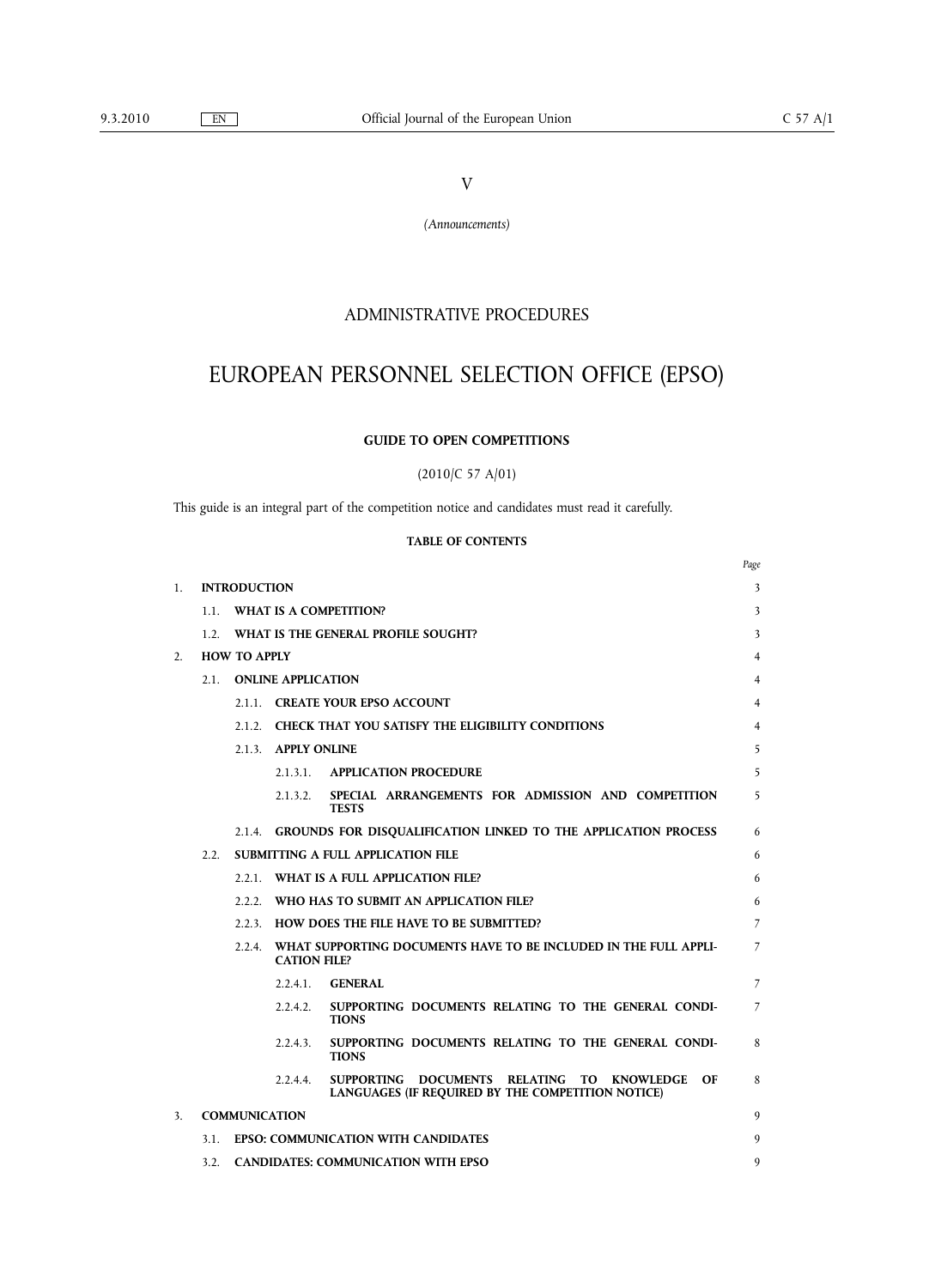|    |                                                   | Page |
|----|---------------------------------------------------|------|
| 4. | <b>ADMISSION TESTS</b>                            | 9    |
|    | WHAT IS AN ADMISSION TEST?<br>4.1.                | 9    |
|    | 4.2. WHAT IS THE PROCEDURE?                       | 9    |
| 5. | <b>COMPETITION STAGES</b>                         | 10   |
|    | <b>SCRUTINY OF APPLICATIONS</b><br>5.1.           | 10   |
|    | <b>ASSESSMENT CENTRE</b><br>5.2.                  | 10   |
|    | 5.3. RESERVE LIST                                 | 11   |
| 6. | <b>GENERAL INFORMATION</b>                        | 11   |
|    | <b>REQUESTS FOR INFORMATION</b><br>6.1.           | 11   |
|    | <b>REQUESTS FOR REVIEW</b><br>6.2.                | 12   |
|    | <b>APPEAL PROCEDURES</b><br>6.3.                  | 12   |
|    | <b>COMPLAINT TO THE EUROPEAN OMBUDSMAN</b><br>6.4 | 14   |
|    | <b>RECRUITMENT</b>                                | 14   |
| 8. | <b>OTHER INFORMATION</b>                          | 14   |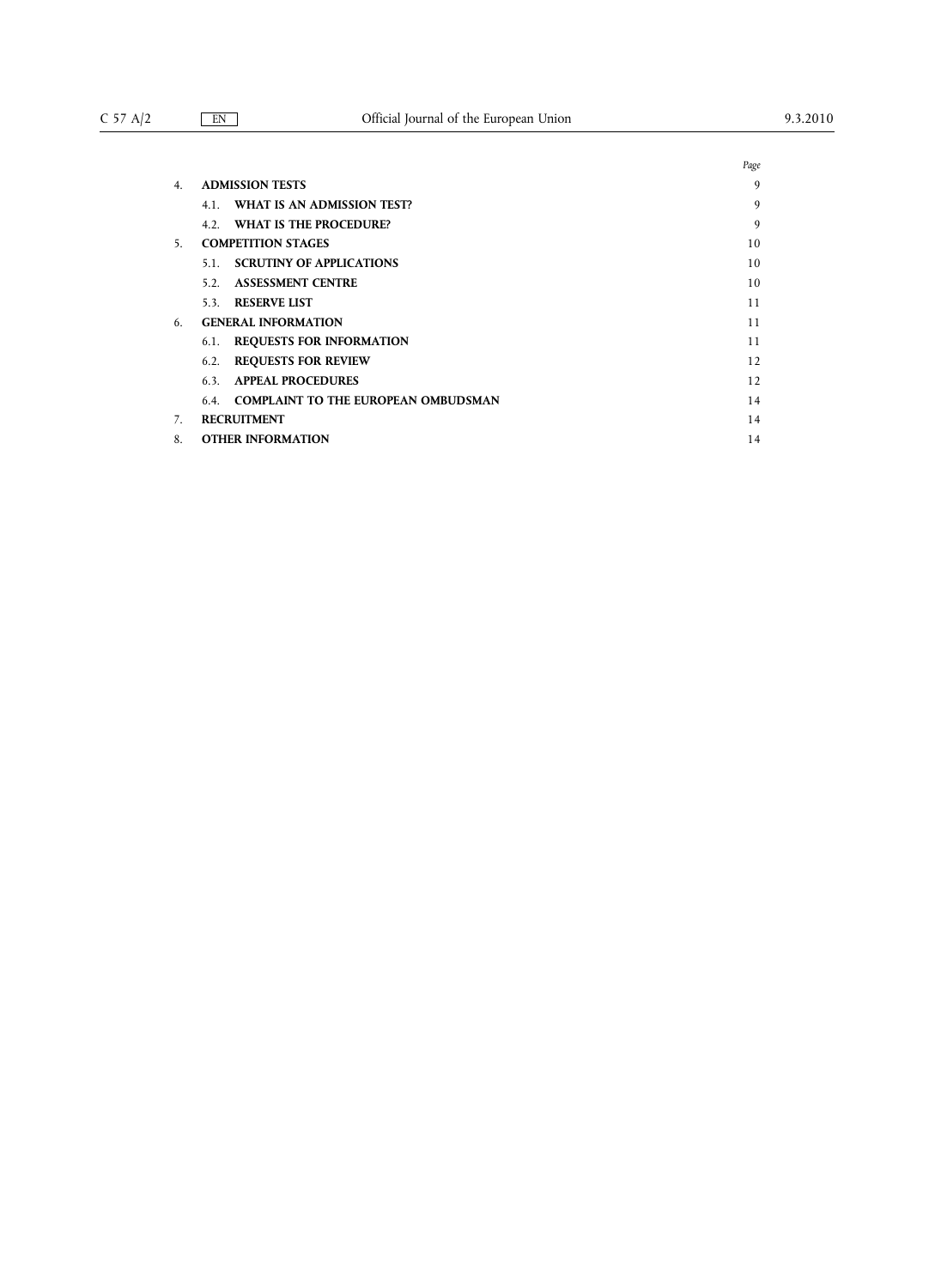#### 1. **INTRODUCTION**

#### 1.1. **WHAT IS A COMPETITION?**

The European institutions select future officials through open competitions, which involve a series of competitive examinations. Competitions are open to all citizens of the European Union who meet the specified requirements. This procedure gives all candidates a fair chance to demonstrate their abilities and guarantees selection based on merit while observing the principle of equal treatment.

Candidates who pass a competition are placed on a reserve list from which the institutions draw recruits as and when they need them. The aim of a competition, then, is not to fill a specific post, but to constitute a reserve pool for recruitment.

A selection board is appointed (<sup>1</sup>) to select the best candidates in the light of the requirements set out in the competition notice. The board compares the candidates' performance in order to assess their suitability for the duties described in the notice. Its task is not only to evaluate their knowledge but also to identify those who are best qualified in terms of merit.

Competitions are organised:

- either in annual cycles,
- or to meet specific needs of the institutions.

#### 1.2. **WHAT IS THE GENERAL PROFILE SOUGHT?**

The institutions are looking for candidates who are talented, motivated, and highly qualified in their field, and who have the following competencies in particular:

| Analysis and Problem Solving          | Identify the critical facts in complex issues and develop<br>creative and practical solutions.                                           |
|---------------------------------------|------------------------------------------------------------------------------------------------------------------------------------------|
| Communication                         | Communicate clearly and precisely both orally and in<br>writing.                                                                         |
| <b>Delivering Quality and Results</b> | Take personal responsibility and initiative for delivering<br>work to a high standard of quality within set procedures.                  |
| <b>Learning and Development</b>       | Develop and improve personal skills and knowledge of<br>the organisation and its environment.                                            |
| Prioritising and Organising           | Prioritise the most important tasks, work flexibly and<br>organise own workload efficiently.                                             |
| <b>Resilience</b>                     | Remain effective under a heavy workload, handle organi-<br>sational frustrations positively and adapt to a changing<br>work environment. |
| <b>Working with Others</b>            | Work cooperatively with others in teams and across orga-<br>nisational boundaries and respect differences between<br>people.             |

<sup>(</sup> 1 ) The names of the selection board members are published on the EPSO website [\(www.eu-careers.eu](http:www.eu-careers.eu)) before the assessment centre session.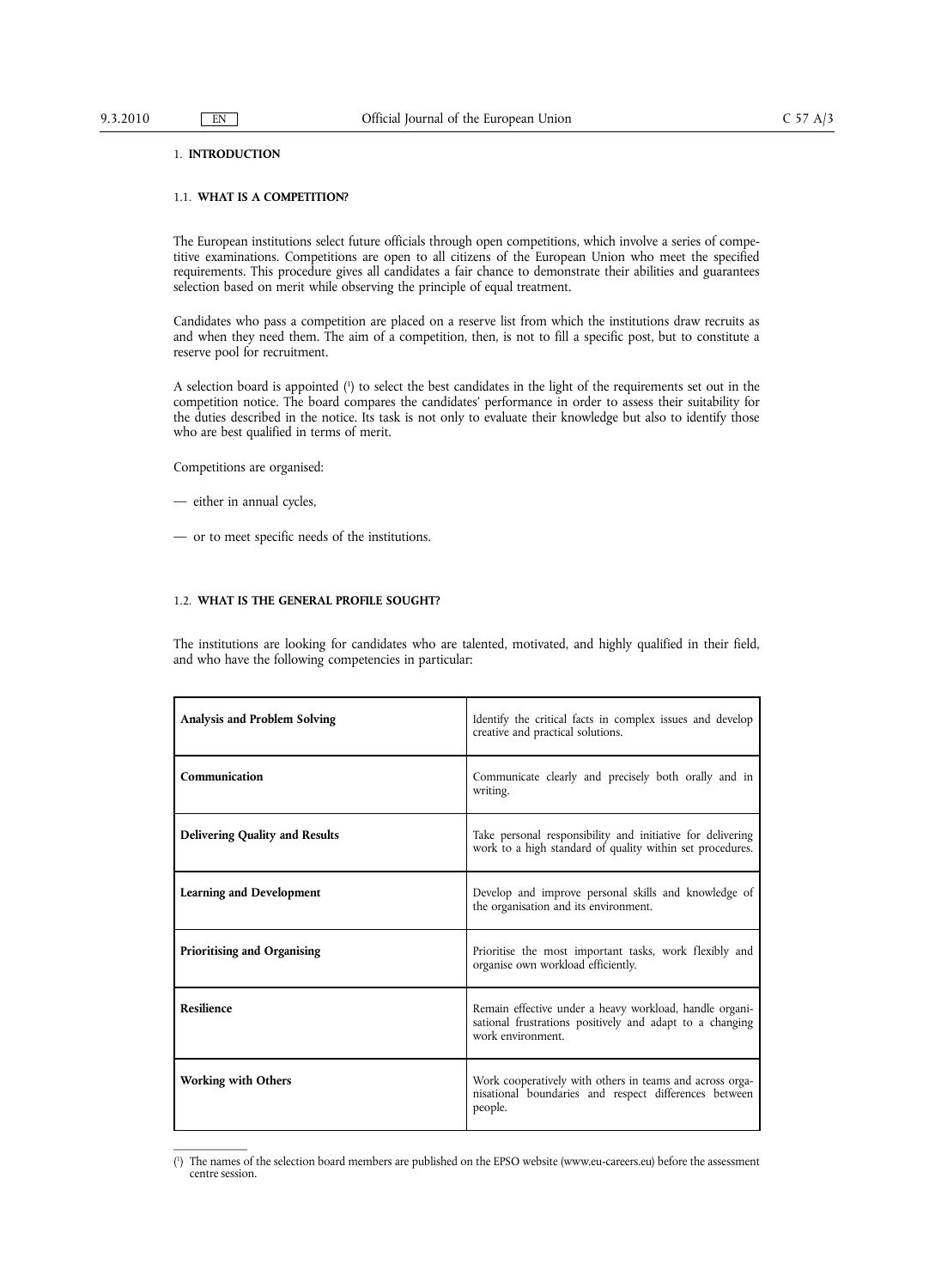#### **An additional requirement for posts in the AD career bracket (administrators) is:**

| Leadership | Manage, develop and motivate people to achieve results. |
|------------|---------------------------------------------------------|
|------------|---------------------------------------------------------|

#### 2. **HOW TO APPLY**

Applying for a competition is a two-stage process:

- 1. the first stage is to apply online;
- 2. the second is to submit a full application file. Unless the competition notice states otherwise, do not submit a full application file until you are asked to do so via your EPSO account.

#### 2.1. **ONLINE APPLICATION**

- 1. Create your EPSO account **if you do not yet have one**.
- 2. Check carefully that you satisfy the eligibility conditions for the competition.
- 3. Take the interactive tests proposed.
- 4. Fill in your online application.
- 5. Confirm and validate your online application by the given deadline.

#### 2.1.1. **CREATE YOUR EPSO ACCOUNT** (2 )

When you apply, you will be asked to log in to your EPSO account or, **if you do not yet have an account**, to create one following the instructions online. You must have a valid, functioning e-mail address to do this.

EPSO accounts serve as an online interface between EPSO and candidates. They are used for communicating with candidates, storing and updating their personal data, and for keeping track of their applications in compliance with the rules on data protection.

**You are not allowed to create more than one EPSO account** (see also point 2.1.4 below). This **one single** account will remain valid for any future applications you may make.

#### 2.1.2. **CHECK THAT YOU SATISFY THE ELIGIBILITY CONDITIONS**

Before applying, check carefully to make sure:

- 1. that the competition/field/channel/option you wish to apply for is not incompatible with others. This is because in some cases you are not allowed to apply for more than one competition/field/channel/option (see also 2.1.4). Choices that are incompatible are indicated in the competition notice;
- 2. that you satisfy all the eligibility conditions, both general and specific; this means you must read the competition notice and this guide carefully and accept the terms set out in them.

Competition notices do not set any age limit, but please note the retirement age laid down in the Staff Regulations of Officials of the European Union ('the Staff Regulations'), which can be found on the EPSO website.

<sup>(</sup> 2 ) The term appears in three languages on the EPSO website:

DE (German): EPSO-Konto;

EN (English): EPSO account;

FR (French): compte EPSO.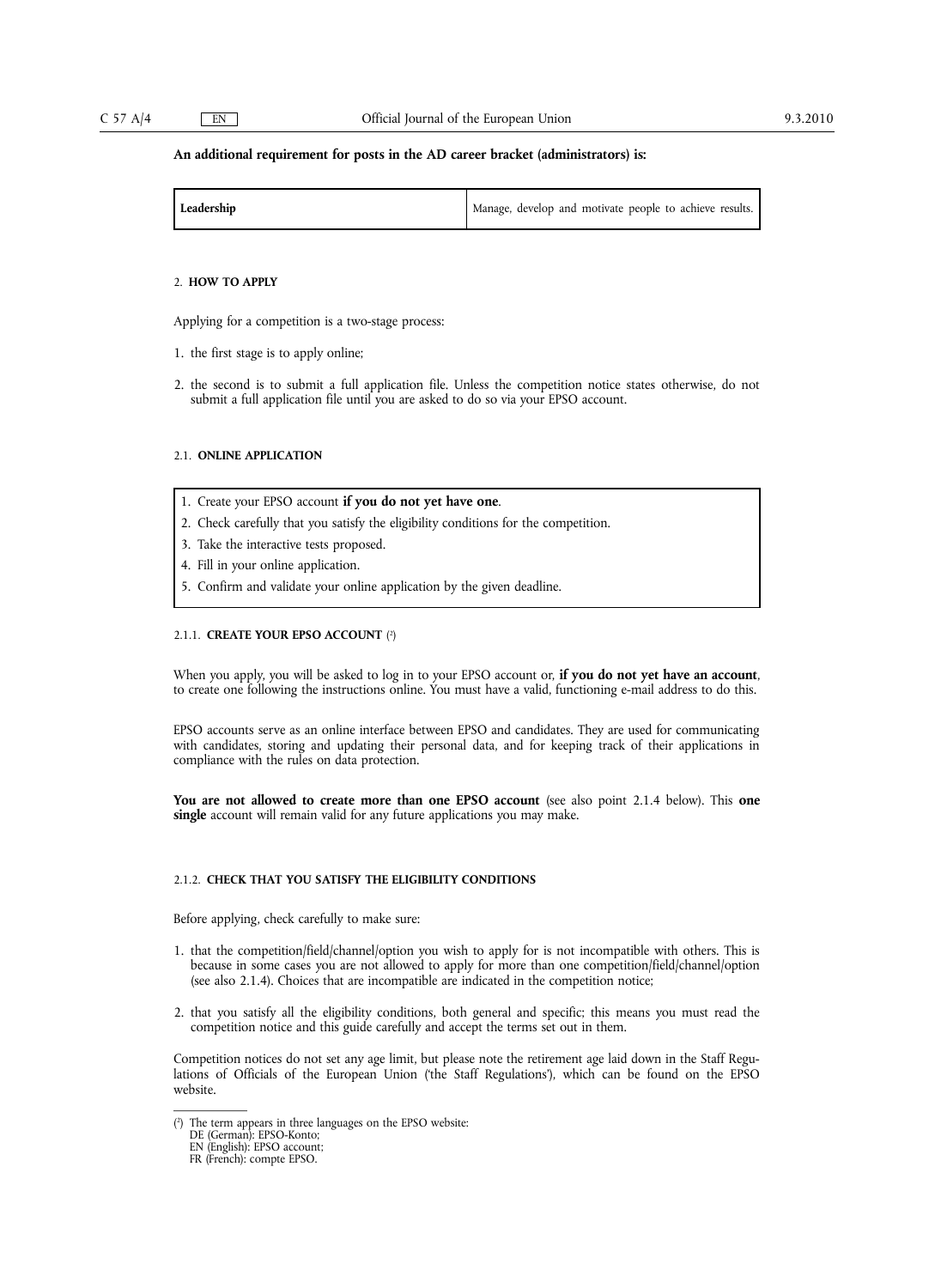#### 2.1.3. **APPLY ONLINE**

#### 2.1.3.1. **APPLICATION PROCEDURE**

To apply, follow the instructions for the various steps on the EPSO website.

You may be offered the opportunity to take some interactive sample tests. We strongly recommend that you take them, as they will give you an idea of the level required for the admission tests.

The responsibility for completing your online application **before** the deadline is entirely yours. We advise you not to wait until the last few days before applying, since if the lines are exceptionally busy or the Internet connection goes down, you may have to repeat the whole online application process; and once the deadline has passed, you will no longer be able to do so.

Note, too, that the application procedure itself can take quite some time because of the amount of information you have to fill in. The information requested mainly concerns:

- your diplomas/qualifications: the field, the periods of study, the level of your studies, and the date(s) when you obtained the diploma(s),
- your professional experience (if required): name and address of your employer, the nature of the duties performed, and their starting and ending dates,
- your knowledge of languages,
- your reasons for applying (give details).

We suggest, in particular, that you collect all this information before starting the process.

We must also stress the crucial importance of filling in this information with great care and ensuring that it is correct, since it will be verified against the supporting documents, as specified in the competition notice. If it is found at any stage in the procedure that the information given in your application is false or **not evidenced by the appropriate supporting documents (see 2.2.4 below), you will be disqualified from the competition.**

Once you have validated your application, you will no longer be able to make any changes; the data entered are immediately processed by EPSO with a view to organising the competition. For updating your personal data, see point 2.1.1.

You must notify EPSO of any technical problem as soon as possible, using the contact form available on the EPSO website.

#### 2.1.3.2. **SPECIAL ARRANGEMENTS FOR ADMISSION AND COMPETITION TESTS**

(a) *When you apply*

If you have a disability or a condition that might pose difficulties for you when taking the tests, tick the corresponding box on the online application form and indicate what arrangements you consider necessary to make it easier for you to take the tests.

Please send either a medical certificate or a certificate attesting your disability issued by a recognised body (as the case may be) as soon as possible after validating your online application:

- either by e-mail to: [EPSO-accessibility@ec.europa.eu](mailto:EPSO-accessibility@ec.europa.eu),
- or by fax to: **+32 22998081**, addressed to 'EPSO accessibility',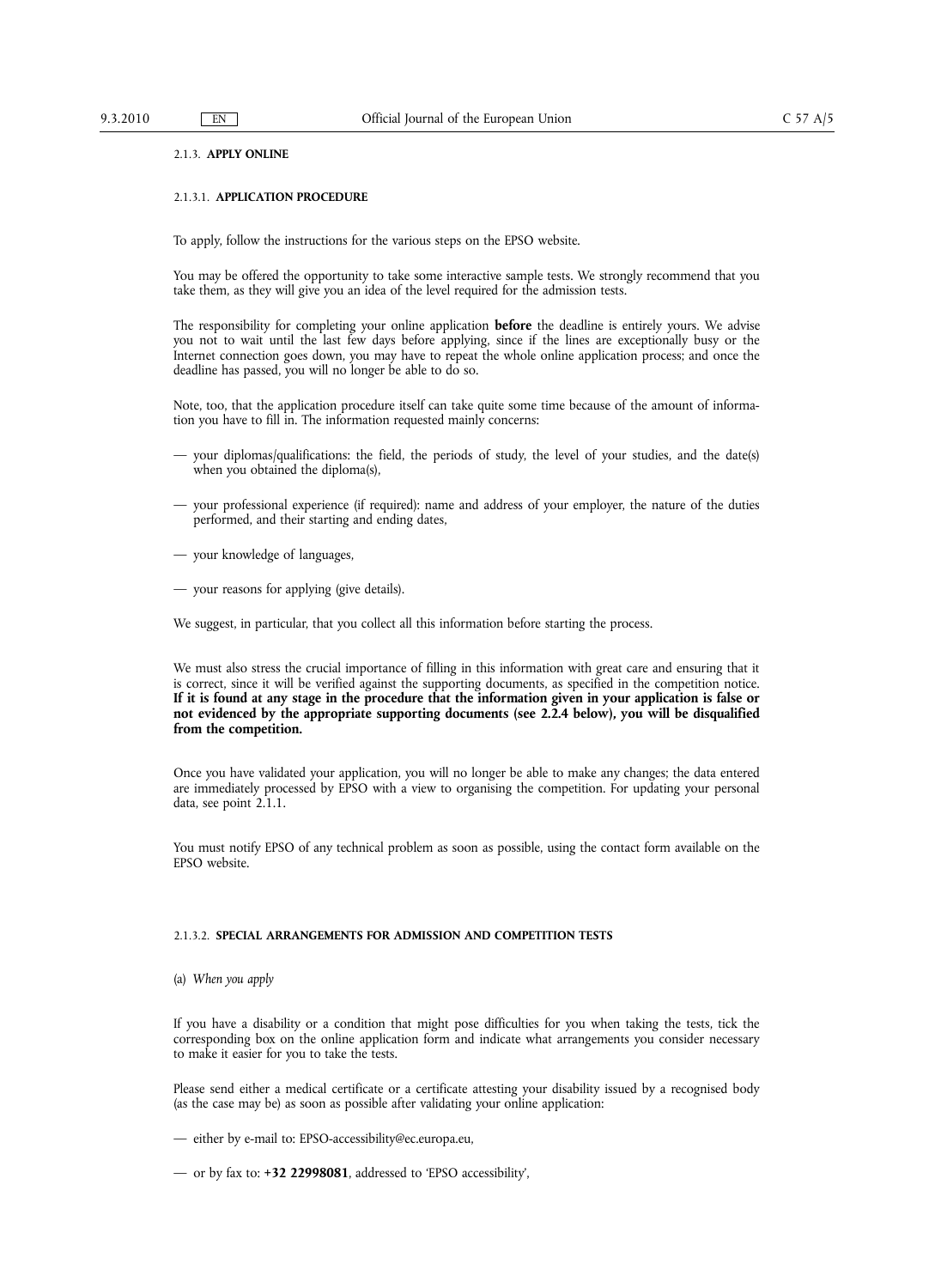— or by post to:

European Personnel Selection Office (EPSO) 'EPSO accessibility' C-25 1049 Bruxelles/Brussel BELGIQUE/BELGIË

#### **quoting the number of the competition and your application number (be sure not to omit these).**

The supporting documents will be examined so that special arrangements to suit each case can be made in order to satisfy (as far as possible) requests that are judged to be reasonable.

(b) *After applying*

If the condition referred to at 2.1.3.2.(a) above develops after the deadline for online applications, you must inform EPSO as soon as possible. Please state in writing what arrangements you consider necessary and send the relevant supporting documents by e-mail, fax or post to EPSO (to the address indicated under 2.1.3.2.(a)).

#### 2.1.4. **GROUNDS FOR DISQUALIFICATION LINKED TO THE APPLICATION PROCESS**

EPSO takes care to see that the principle of equal treatment is observed. Consequently if, at any stage in the procedure, EPSO finds that:

- you have created more than one EPSO account,
- you have applied for competitions/fields/channels/options that are incompatible,
- you have made any false declarations,

you will be excluded from the competitions in question.

Fraud or attempted fraud may render you liable to penalty. We would point out that anyone recruited by the institutions must show themselves to be of the highest possible integrity.

#### 2.2. **SUBMITTING A FULL APPLICATION FILE**

#### 2.2.1. **WHAT IS A FULL APPLICATION FILE?**

This is a file comprising a signed copy of your application form and all the required supporting documents.

#### 2.2.2. **WHO HAS TO SUBMIT AN APPLICATION FILE?**

Unless otherwise indicated in the competition notice, only candidates who have qualified for this stage and who have been *expressly invited to do so* via their EPSO account.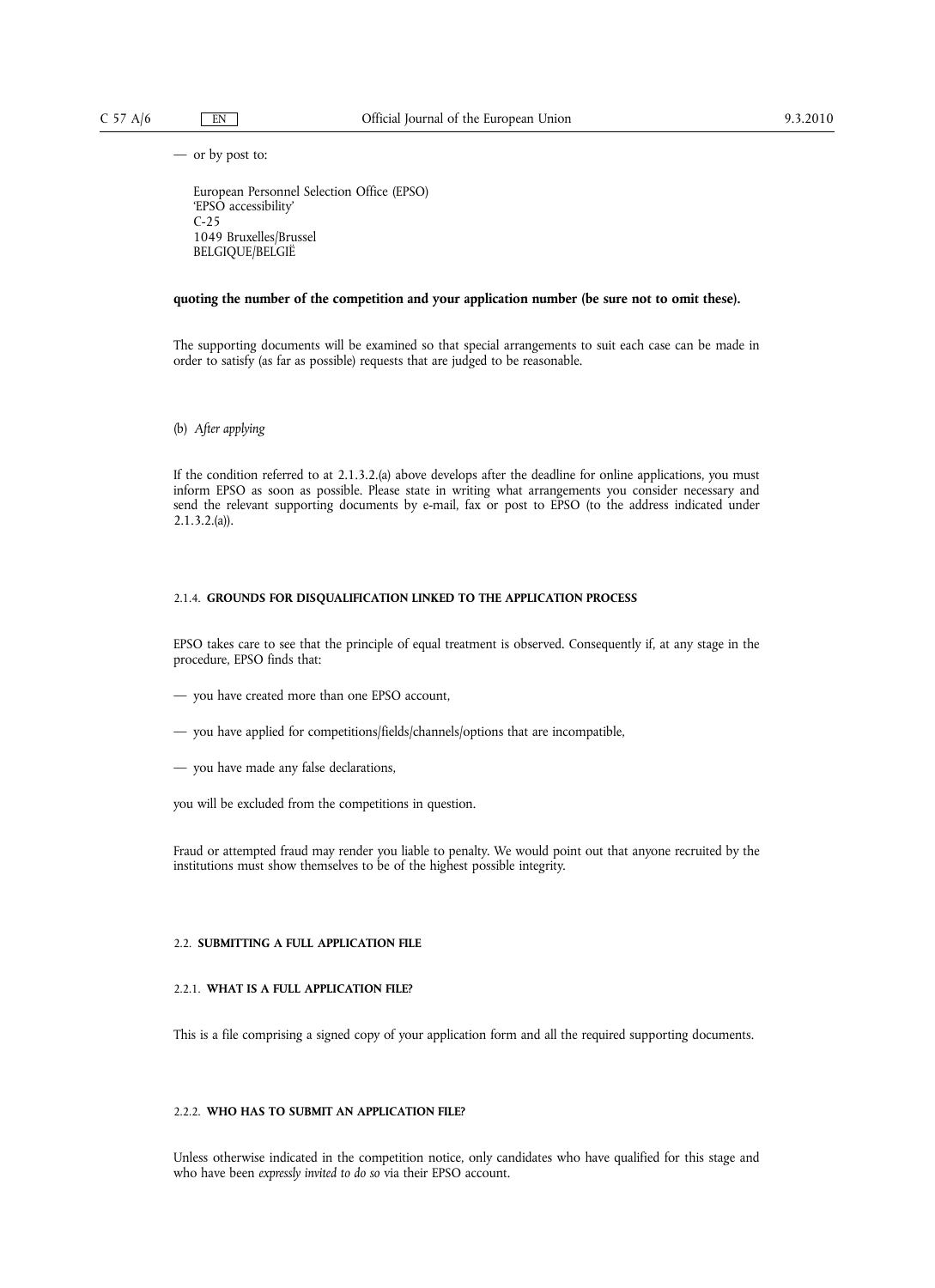#### 2.2.3. **HOW DOES THE FILE HAVE TO BE SUBMITTED?**

- 1. Print out, from your EPSO account, the online application form you confirmed and validated.
- 2. Sign it in the appropriate box.
- 3. Attach all the supporting documents required (see 2.2.4) after first numbering them.
- 4. Attach a numbered index of all the supporting documents enclosed with your file.
- 5. Submit your file in accordance with the instructions and by the deadline indicated in the invitation sent to you or in the competition notice.

Unless the competition notice states that the full application file has to be submitted at the same time as the online application, EPSO will disregard any file submitted that was not explicitly requested and will not return it. Any such files will be destroyed, in accordance with the data protection rules.

#### 2.2.4. **WHAT SUPPORTING DOCUMENTS HAVE TO BE INCLUDED IN THE FULL APPLICATION FILE?**

#### 2.2.4.1. **GENERAL**

Do not submit any originals; you need only enclose uncertified photocopies of the documents required. References to websites do not constitute supporting documents for these purposes. Printouts of web pages do not count as valid supporting documents either, but may be enclosed **as purely supplementary information**.

When completing your application, you must not simply give references to previous applications submitted or to other documents enclosed with previous applications. None of the documents enclosed with your application file will be returned.

Please note that if you are placed on the reserve list and offered a post, you will be required to produce the originals of all the requisite documents for certification before you can be recruited.

#### 2.2.4.2. **SUPPORTING DOCUMENTS RELATING TO THE GENERAL CONDITIONS**

To prove that:

#### — **you hold the required citizenship,**

please enclose a copy of a document proving your citizenship (e.g. your passport, identity card or any other official document specifying your citizenship, **which must be valid on the closing date for online applications**).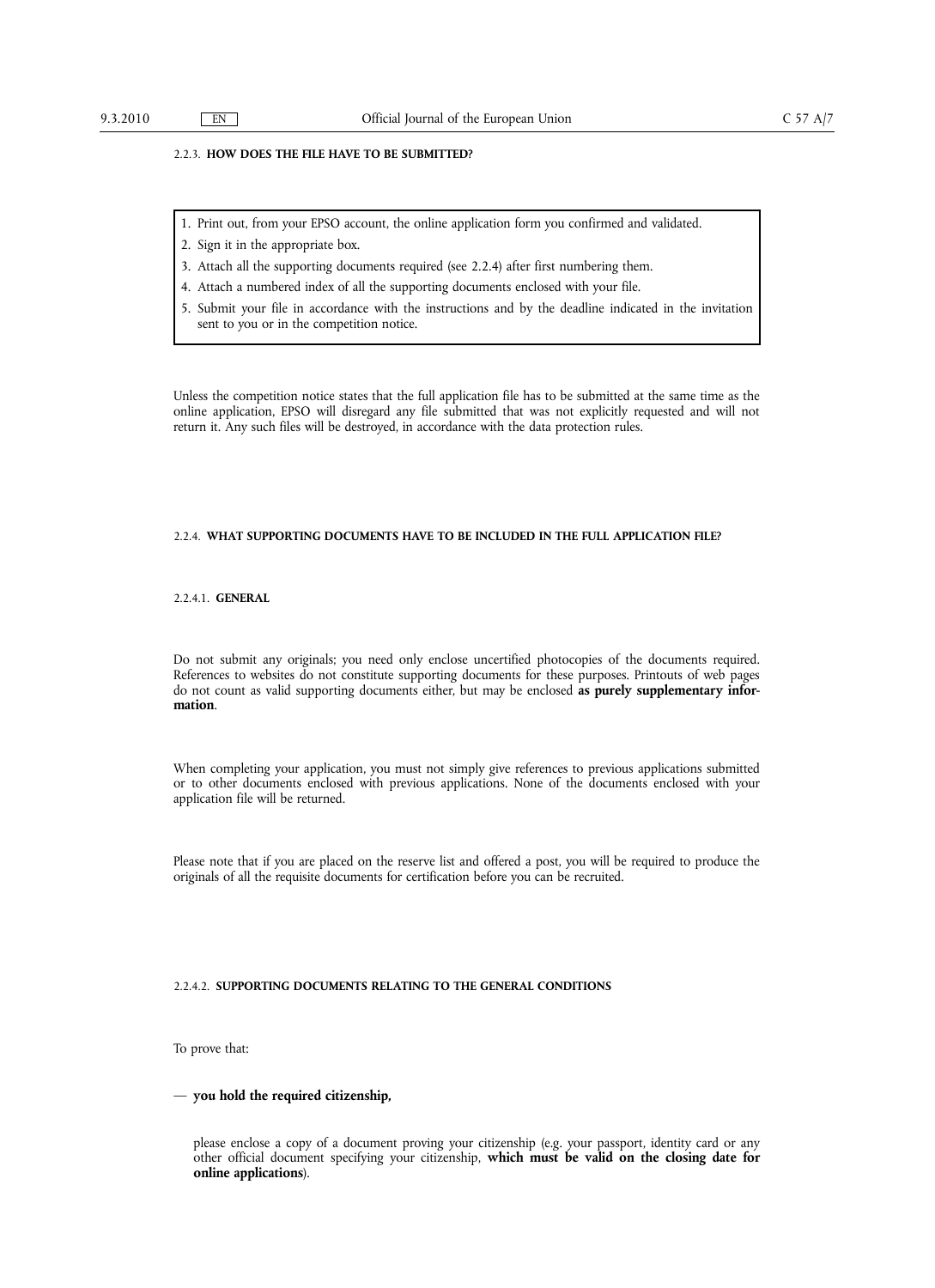No supporting documents are required at this stage to prove that:

- **you enjoy your full rights as a citizen,**
- **you have fulfilled any obligations imposed on you by the laws on military service,**
- **you meet the character requirements for the duties in question.**

By signing the application, you declare on your honour that you satisfy these conditions. **This is why it is essential that you sign your application form.**

#### 2.2.4.3. **SUPPORTING DOCUMENTS RELATING TO THE GENERAL CONDITIONS**

It is your responsibility to provide the selection board with all the information and documents it needs in order to verify that you fulfil the conditions laid down by the competition notice on the date specified in it.

1. **Diplomas** and/or certificates attesting successful completion of studies. In the case of post-secondary diplomas, include as much detail as possible, in particular concerning what subjects you studied and for how long, so that the selection board can assess how relevant your diploma is to the duties in question. If you have followed technical or professional training, or attended a further training course or specialisation course, indicate whether it was full-time, part-time, or an evening class, what subjects were covered, and the official duration of your studies.

The selection board will allow for differences between education systems. Examples of the minimum qualifications required for each category can be found on the EPSO website. Note that the competition notice may lay down stricter requirements.

2. **Professional experience** (if required by the competition notice)

It is important that you specify the nature of the duties you performed in as much detail as possible so that the selection board can assess how relevant your experience is to the duties for which you are applying. All the periods of professional activity in question must be covered by the following supporting documents:

- references from former employers and your current employer attesting that you have the professional experience required for admission to the competition; the references must state the nature of the duties performed, their starting and ending dates, and their level,
- if you cannot enclose references from employers, photocopies of your employment contract(s) and your first and last pay slips may be supplied in place of employers' references, but they must be accompanied by a detailed description of the duties performed,
- in the case of non-salaried work (e.g. self-employed, liberal professions), invoices or order forms detailing the work performed or any other relevant official supporting documents may be accepted as evidence,
- in the case of competitions for conference interpreters, where professional experience is required, documents will be taken into consideration only if they show that the experience relates specifically to **conference interpreting** and clearly indicate the number of days and the languages interpreted.

#### 2.2.4.4. **SUPPORTING DOCUMENTS RELATING TO KNOWLEDGE OF LANGUAGES** (IF REQUIRED BY THE COMPETITION NOTICE)

In general, no supporting documents are required, except in the case of certain competitions for linguists (please refer to the competition notice). In those cases the competition notice will state that you must provide evidence of your knowledge of the languages required in the form of a diploma or a written note explaining how you acquired your knowledge of them.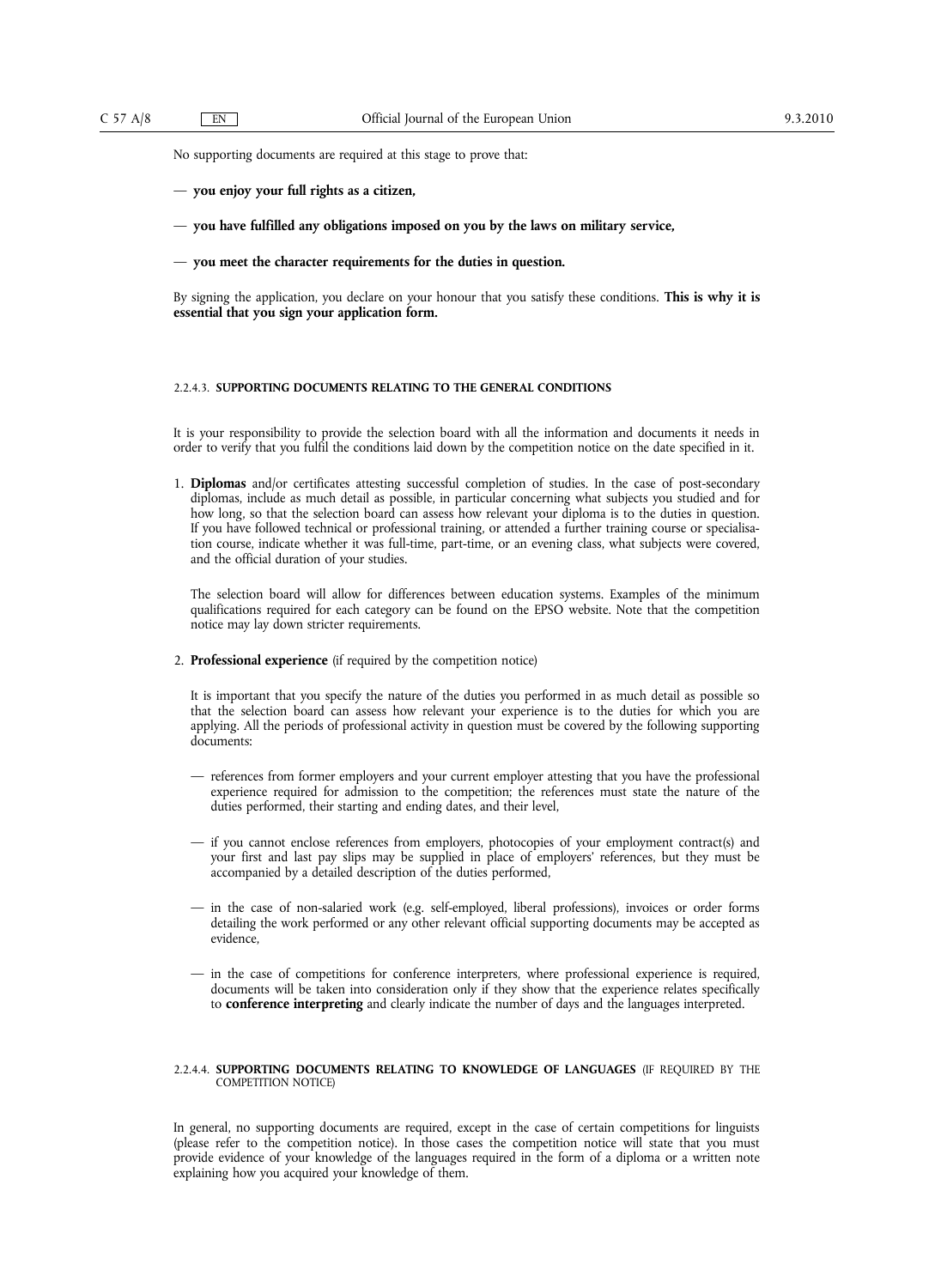#### 3. **COMMUNICATION**

To ensure that all general texts and all communication between you and EPSO are clearly understood on both sides, only **English, French, or German** will be used for the invitations to the various tests and correspondence between you and EPSO.

#### 3.1. **EPSO: COMMUNICATION WITH CANDIDATES**

Your results and all invitations will be sent to you solely via your EPSO account.

It is up to you to consult your EPSO account at regular intervals — **at least twice a week** — to keep track of the progress of the competition and to check the information relevant to your application.

If you are prevented from doing so because of a technical problem that is due to EPSO, **you must notify EPSO immediately (see point 3.2 below)**.

General information on the successive stages of competitions can be consulted on the EPSO website (www. [eu-careers.eu](http:eu-careers.eu)).

#### 3.2. **CANDIDATES: COMMUNICATION WITH EPSO**

For all correspondence with EPSO, you must use the contact form on the website; but please check first that the information you want is not in the competition notice, or in this document, or on the EPSO website under 'Frequently Asked Questions' (3).

To ensure the selection board's independence, any contact with its members, either direct or indirect, is strictly forbidden and may result in disqualification from the competition. Any correspondence intended for a selection board must be sent only to EPSO, which will pass it on to the board.

EPSO takes great care to apply the principles of the code of good administrative conduct (4 ), including in correspondence with candidates. However, under those same principles, EPSO reserves the right to cease any correspondence if that which it receives from a candidate is improper — i.e. repetitive, abusive and/or pointless.

**In all correspondence to do with an application, candidates must quote their name as given in their application, the competition number, and the number they received when they applied online.**

#### 4. **ADMISSION TESTS**

#### 4.1. **WHAT IS AN ADMISSION TEST?**

Where competitions require it, EPSO organises tests for admission to open competitions as described in the competition notice. Candidates take these tests on a computer in centres that specialise in this kind of test.

#### 4.2. **WHAT IS THE PROCEDURE?**

If you satisfy the conditions specified in the competition notice for the admission tests, you will be invited, via your EPSO account, to reserve a date within a range indicated in the invitation. As a rule, you will be offered several possible dates and centres.

<sup>(</sup> 3 ) Under the heading 'FAQ' on the EPSO website.

<sup>(</sup> 4 ) OJ L 267, 20.10.2000, p. 63.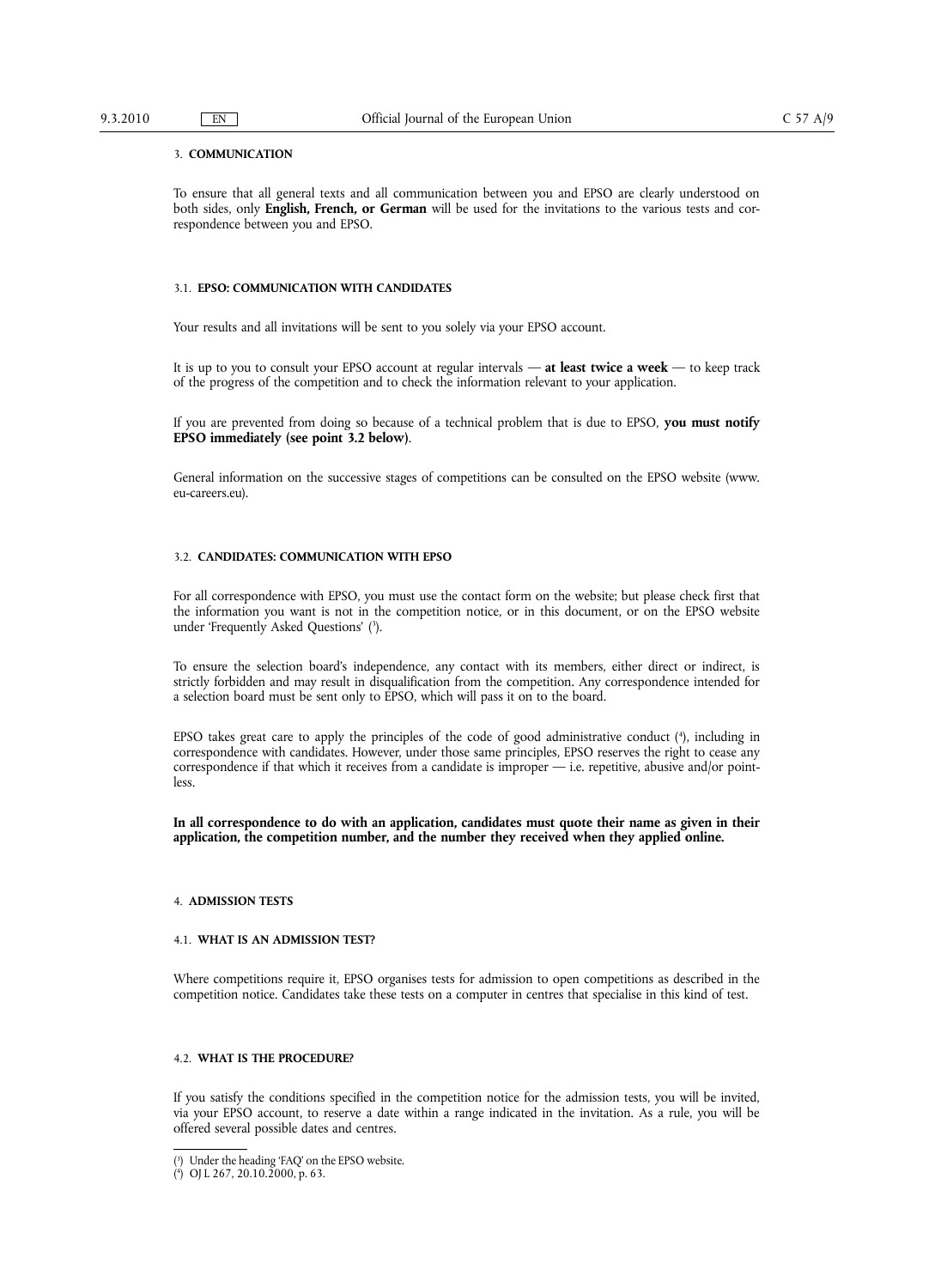A list of centres throughout the European Union (and possibly in some non-member countries) will be sent to you via your EPSO account. The availability of some dates in some centres may be limited if the number of candidates foreseen for those centres is low.

Depending on the competition you have applied for, the tests may include the following:

- verbal reasoning test,
- numerical reasoning test,
- abstract reasoning test,
- test(s) in the field chosen.

At the admission test stage, the following test may also be held:

— situational judgement test.

So that you can familiarise yourself with the computer-based test procedure, a hyperlink to a tutorial and a practice test will be included in the letter inviting you to attend.

The admission tests are marked by computer.

#### 5. **COMPETITION STAGES**

#### 5.1. **SCRUTINY OF APPLICATIONS**

#### **Scrutiny of:**

- 1. admissibility of applications;
- 2. compliance with the general conditions;
- 3. compliance with the specific conditions.

EPSO checks whether your application is admissible, i.e. whether it was submitted by the deadline and in accordance with the conditions laid down in the competition notice. Only applications that satisfy these conditions will be taken into consideration.

If your application is admissible, the information given in your online application will then be checked for compliance with the general and specific conditions, as specified in the competition notice; this information will be verified at a later stage against the supporting documents provided. In some competitions, the first check is made directly on the basis of the supporting documents.

#### **All the conditions for admission, both general and specific, must be met on the date(s) specified in the competition notice.**

Only applications that satisfy all the conditions spelled out in the competition notice will be taken into consideration.

#### 5.2. **ASSESSMENT CENTRE**

Under the new competition procedures, EPSO uses a standard 'assessment centre' model, based on competencies. This model has been chosen by the institutions so as to be able to identify the most suitable and competent candidates for the profile required. After the admission tests (if any), candidates are invited to an assessment centre session, which is normally held in Brussels.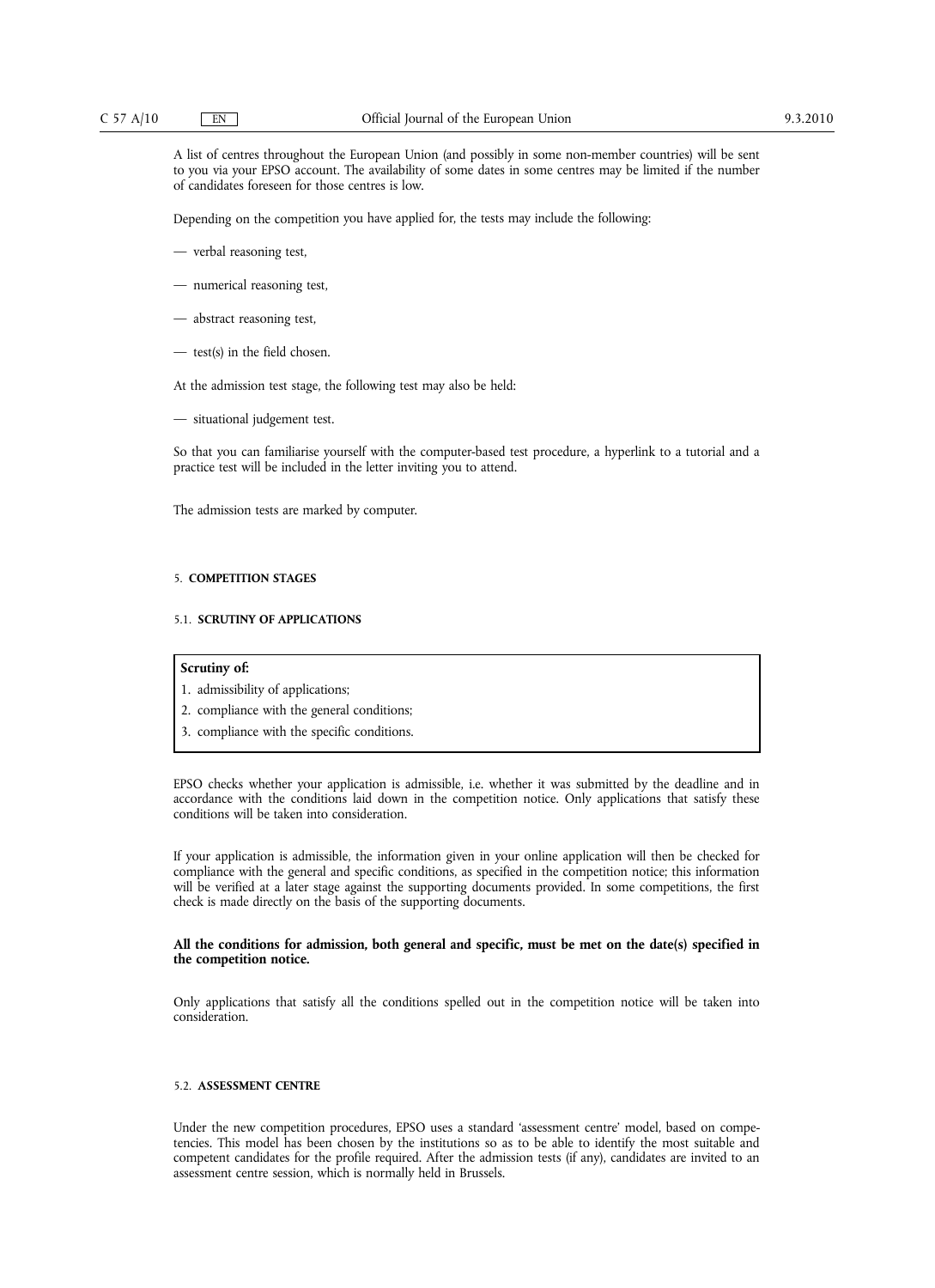In the assessment centre, candidates will be tested by appropriate instruments, which may — depending on the competition — include the following:

- case study in the field in question,
- exercises relating to professional skills,
- oral presentation,
- structured interview(s),
- group exercises,
- practical language tests,
- verbal reasoning test ( 5 ),
- $-$  numerical reasoning test  $(5)$ ,
- abstract reasoning test  $(5)$ ,
- $-$  situational judgement test  $(5)$ .

A detailed explanation of these items will be given in the 'Assessment Centre' brochure that candidates will receive when invited to take part in this stage of the procedure. Please consult the competition notice to see which items will be used for your competition.

You will be given all the information you need via your EPSO account.

#### 5.3. **RESERVE LIST**

Following the competition procedure, the selection board draws up a reserve list containing the names of the successful candidates. The list is then sent to the institutions, since responsibility for recruitment rests solely with them. Note that they will also be sent a document known as a 'competency passport' setting out your performance at the assessment centre, which they may use during the recruitment procedure and with a view to your career development.

The reserve list and its expiry date are published (6 ) in the *Official Journal of the European Union* and on the EPSO website. The validity of the list may be extended in some cases. The decision extending a list will be published only on the EPSO website.

#### 6. **GENERAL INFORMATION**

#### 6.1. **REQUESTS FOR INFORMATION**

Candidates involved in selection procedures have the specific right of access to certain information concerning them directly and individually, as described below.

You are entitled to receive the following information:

1. *Computer-based admission test stage*

#### Automatic notification

Your test results. These will not show the wording of the questions or of the answers, but merely the reference number/letter of the answers you chose and of the correct answers.

Please note that the database of questions used for these tests is managed entirely by EPSO, which is responsible for the consistency and integrity of the content. EPSO is assisted in this by an interinstitutional advisory committee, whose tasks include, in particular, examining any comments by candidates on specific questions.

<sup>(</sup> 5 ) If candidates have not already taken a test of this kind at the admission test stage (in cases where admission tests are held).

<sup>(</sup> 6 ) A successful candidate may explicitly request that his/her name not be published. Any such request must reach EPSO no later than 2 weeks after candidates are notified of the results.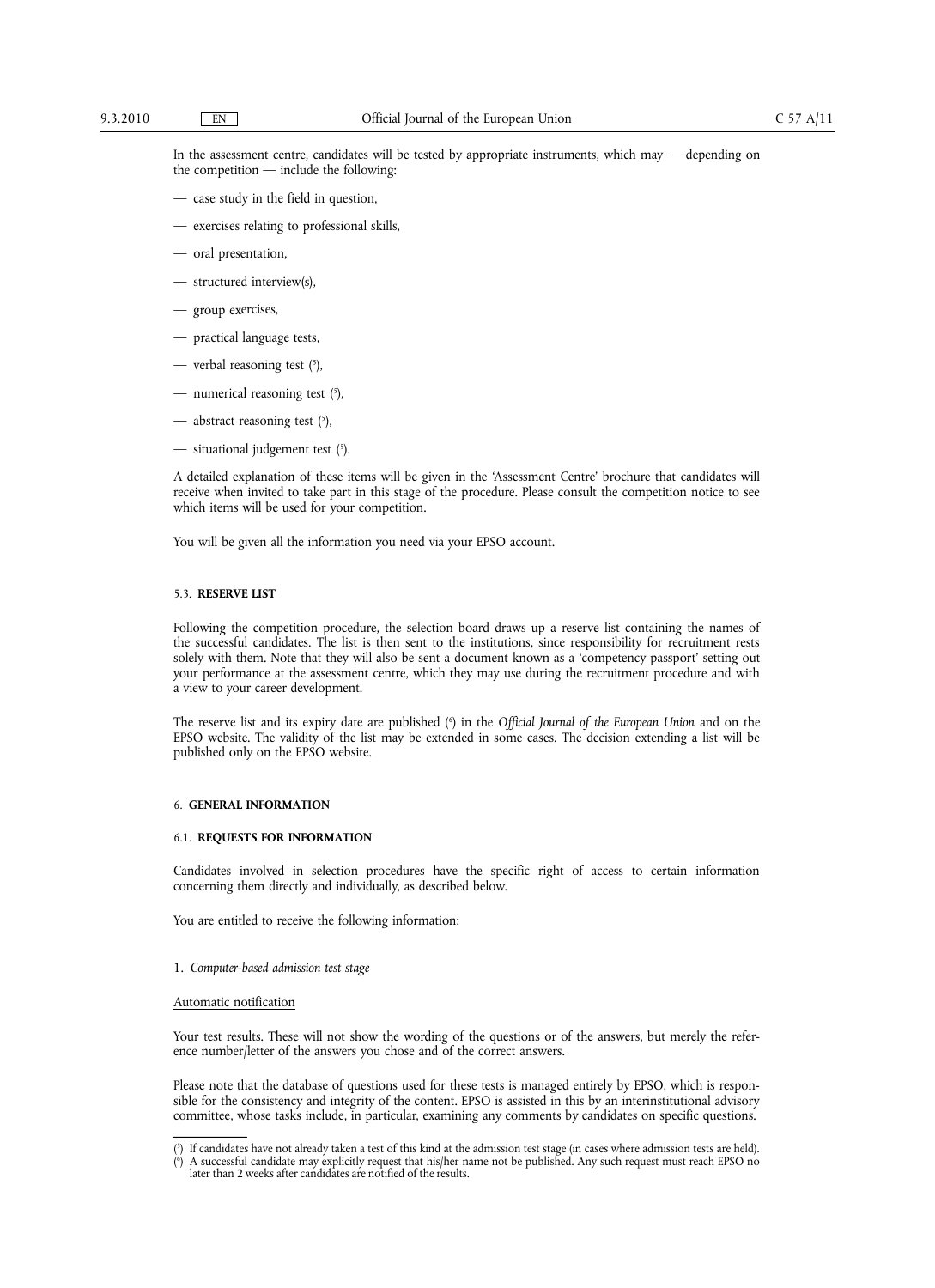#### 2. *Assessment centre stage*

#### A. Automatic notification

Your overall marks for each competency assessed (specific competencies in the field and general competencies) and your competency passport, except if you gave up during the tests.

#### B. Notification solely on request

— A copy of your answers in the written/practical tests.

Candidates must send requests for information to EPSO, using the contact page on EPSO's website, within 10 calendar days of being notified of their results in the competition.

Requests will be dealt with taking account of the confidential nature of selection board proceedings under the Staff Regulations (Annex III, Article 6) and in compliance with the rules on the protection of individuals with regard to the processing of personal data.

#### 6.2. **REQUESTS FOR REVIEW**

You can request a review if:

- EPSO has failed to observe the provisions governing the competition procedure,
- the selection board has failed to abide by the provisions governing its proceedings.

Note that selection boards enjoy wide powers of discretion in assessing whether and to what extent your answers are correct or incorrect. **It is therefore pointless to contest your marks unless there has been a manifest error in law or in fact.**

EPSO will forward your request to the chair of the selection board if it comes within the board's remit, and you will be sent a reply as swiftly as possible.

#### **Procedures**

Submit your request, stating the grounds on which it is based, within 10 calendar days from the date when the letter from EPSO is sent to you online:

- either using the contact form published on the EPSO website,
- or by fax to: +32 22979611.

#### **Please quote in the subject line of your letter:**

- the competition number,
- your application number,
- one of the following: 'Request for review', 'demande de réexamen' or 'Antrag auf Überprüfung' (your choice),
- what stage (7 ) of the competition your request concerns (e.g. admission tests, admission refused, assessment centre).

#### 6.3. **APPEAL PROCEDURES**

If, at any stage of the competition, you consider that EPSO or the selection board has acted unfairly or has failed to comply with:

- the rules governing the competition procedure, or
- the provisions of the competition notice,

and that your interests have been prejudiced as a result, you can take the following action:

<sup>(</sup> 7 ) Indicate the stage only in English, French, or German.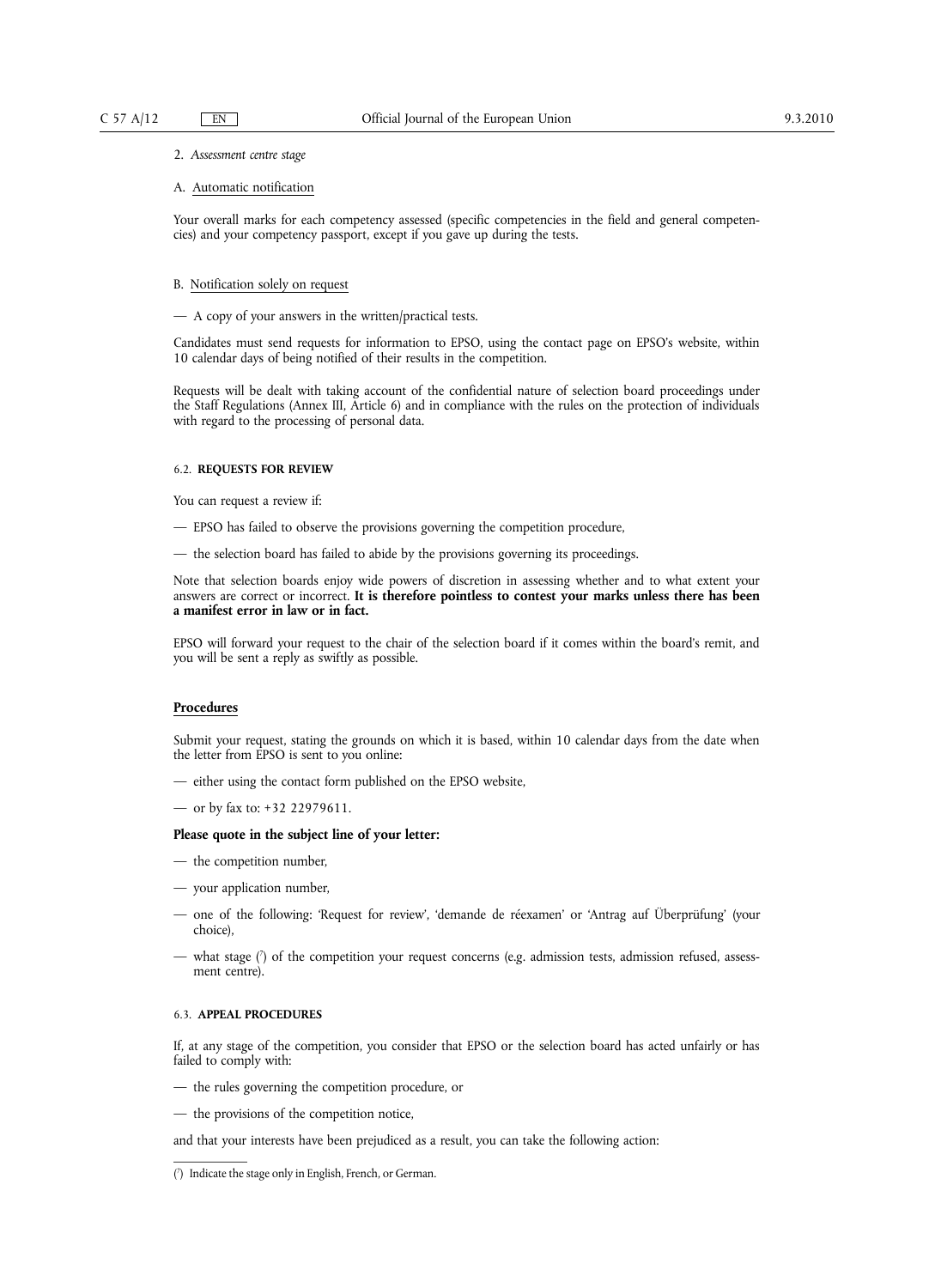— you can lodge an **administrative** complaint under Article 90(2) of the Staff Regulations of Officials of the European Union:

either by post to:

European Personnel Selection Office (EPSO) Open competition EPSO/(quote the competition number)  $C-25$ 1049 Bruxelles/Brussel BELGIQUE/BELGIË

or via the contact page on EPSO's website.

#### **Please quote in the subject line of your letter:**

- the competition number,
- your application number,
- one of the following: 'Complaint under Article 90(2)', 'réclamation article 90, §2' or 'Beschwerde Artikel 90, Absatz 2' (your choice),
- what stage of the competition (8 ) your complaint concerns.

#### **Note that selection boards enjoy wide powers of discretion.**

**It is pointless to submit a complaint against a decision by a selection board, as boards act in complete independence and their decisions cannot be overturned by the Director of EPSO. The wide discretion enjoyed by selection boards is not subject to review unless the rules which govern the proceedings of selection boards have clearly been infringed.** *If this is the case*, however, action against the board's decision can be brought directly before one of the courts of the European Union without the need for a prior complaint under Article 90(2) of the Staff Regulations.

— You can submit a **judicial** appeal under Article 270 of the Treaty on the Functioning of the European Union and Article 91 of the Staff Regulations to the:

European Union Civil Service Tribunal Boulevard Konrad Adenauer 2925 Luxembourg LUXEMBOURG

Note that appeals concerning an error during the admission tests or an error of assessment relating to the general eligibility criteria are not matters for which the selection board is responsible and will therefore not be admissible before the European Union Civil Service Tribunal unless an administrative complaint under Article 90(2) of the Staff Regulations has first been made following the procedure described above.

For details of how to submit an appeal, please consult the website of the European Union Civil Service Tribunal: [http://curia.europa.eu/jcms/jcms/T5\\_5230](http://curia.europa.eu/jcms/jcms/T5_5230)

The time limits for initiating both types of procedure (see Staff Regulations as amended by Council Regulation (EC, Euratom) No 723/2004 of 22 March 2004, published in the *Official Journal of the European Union*, L 124, of 27 April 2004 — [http://eur-lex.europa.eu](http:http://eur-lex.europa.eu)) start to run from the time you are notified of the act allegedly prejudicing your interests.

<sup>(</sup> 8 ) Indicate the stage only in English, French, or German.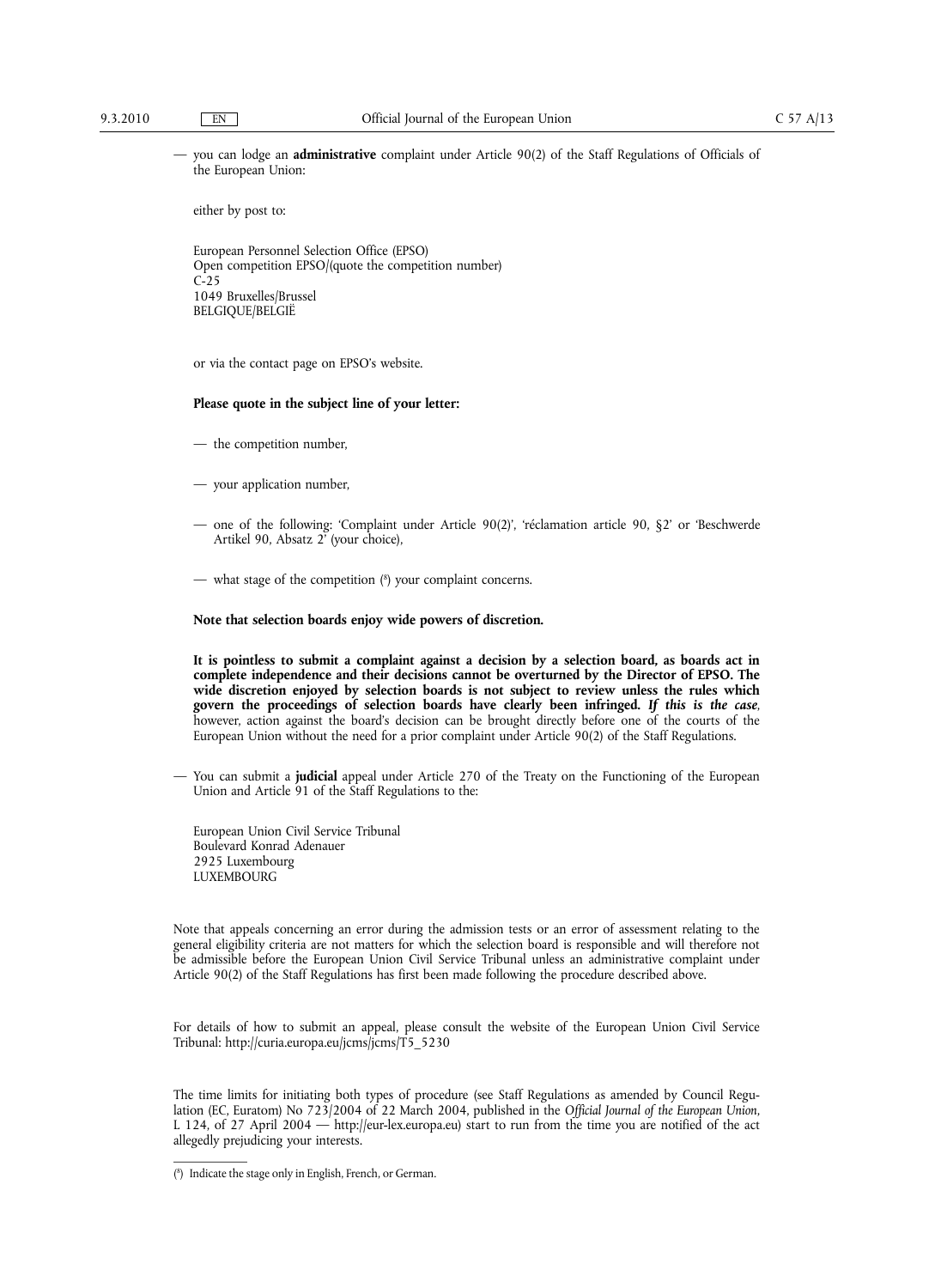#### 6.4. **COMPLAINT TO THE EUROPEAN OMBUDSMAN**

Like all citizens of the European Union, you can make a complaint to:

European Ombudsman 1 avenue du Président Robert Schuman — CS 30403 67001 Strasbourg Cedex FRANCE <http://www.ombudsman.europa.eu/media/en/default.htm>

Note that complaints made to the Ombudsman have no suspensive effect on the period laid down in Articles 90(2) and 91 of the Staff Regulations for lodging complaints or for submitting appeals to the Civil Service Tribunal under Article 270 of the Treaty on the Functioning of the European Union. Note also that, under Article 2(4) of the general conditions governing the performance of the Ombudsman's duties, **any complaint lodged with the Ombudsman must be preceded by the appropriate administrative approaches to the institutions and bodies concerned**.

#### 7. **RECRUITMENT**

If your name is included on the reserve list, you may be invited by an institution for an interview, but this does not mean you have any right to or guarantee of recruitment.

Under the Staff Regulations, recruitment depends on posts and funds becoming available. Recruitment will be at the grade indicated in the competition notice.

If you are one of the successful candidates, you may initially be offered a temporary contract, depending on the nature of the post concerned. In this case, your name will remain on the reserve list.

Under the Staff Regulations officials can request a transfer to another institution or agency at any time during their career. However, you should note that, in the interests of the service, newly recruited officials can be transferred only in exceptional and duly justified cases during their first 3 years of service at least. Any such transfer is subject to the agreement of both the institution or agency that originally recruited the official and the institution or agency to which the official requests to be transferred.

#### 8. **OTHER INFORMATION**

For more detailed information on the following points, please consult the EPSO website:

- reimbursement of travelling expenses for candidates,
- equal opportunities,
- data protection,
- pay and social security benefits.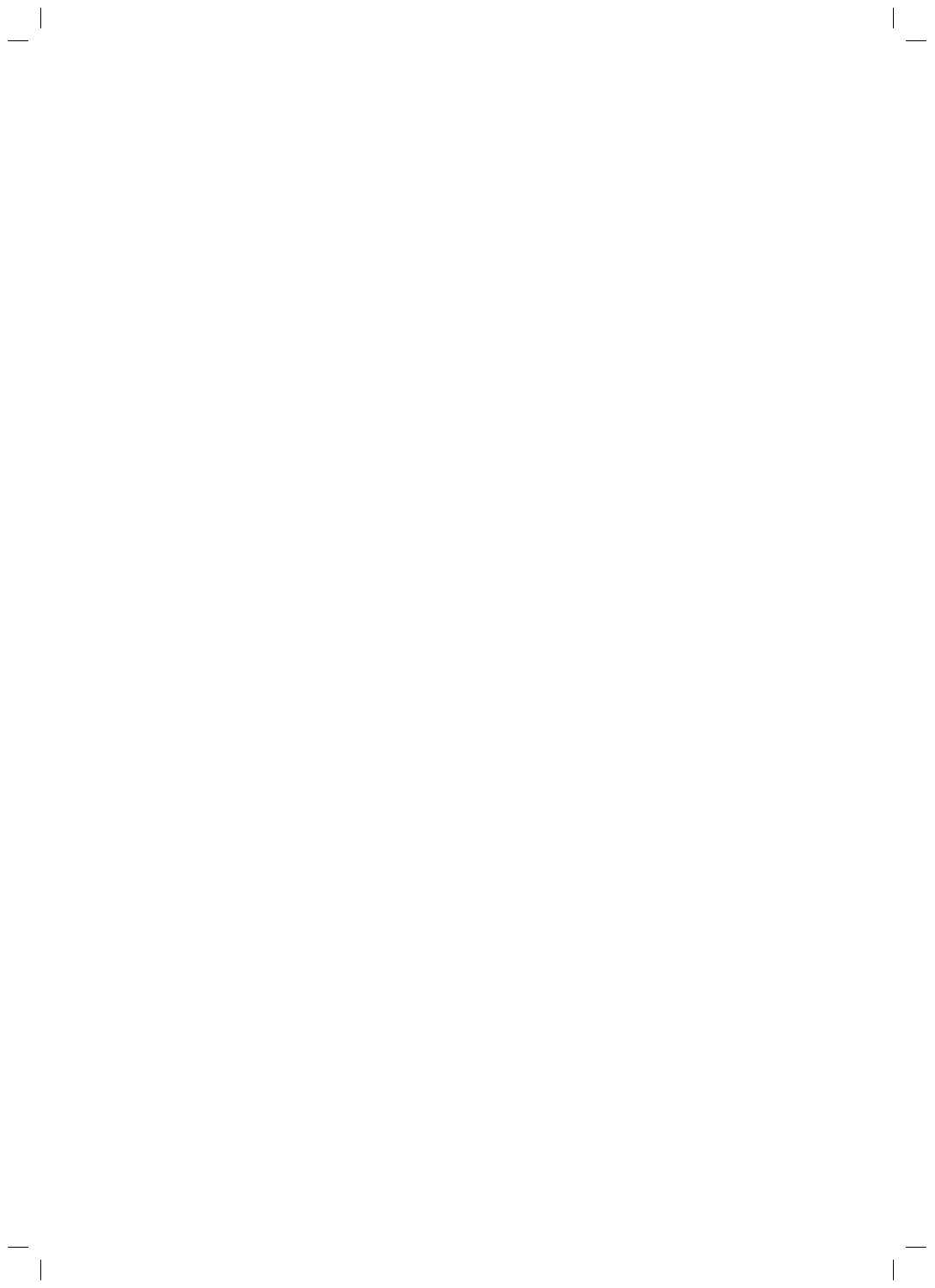### **REVIEW OF 'COMPETITION' C A OJs**

Please find below the list of C A published during the present year. Unless otherwise indicated, OJs are published in all language versions.